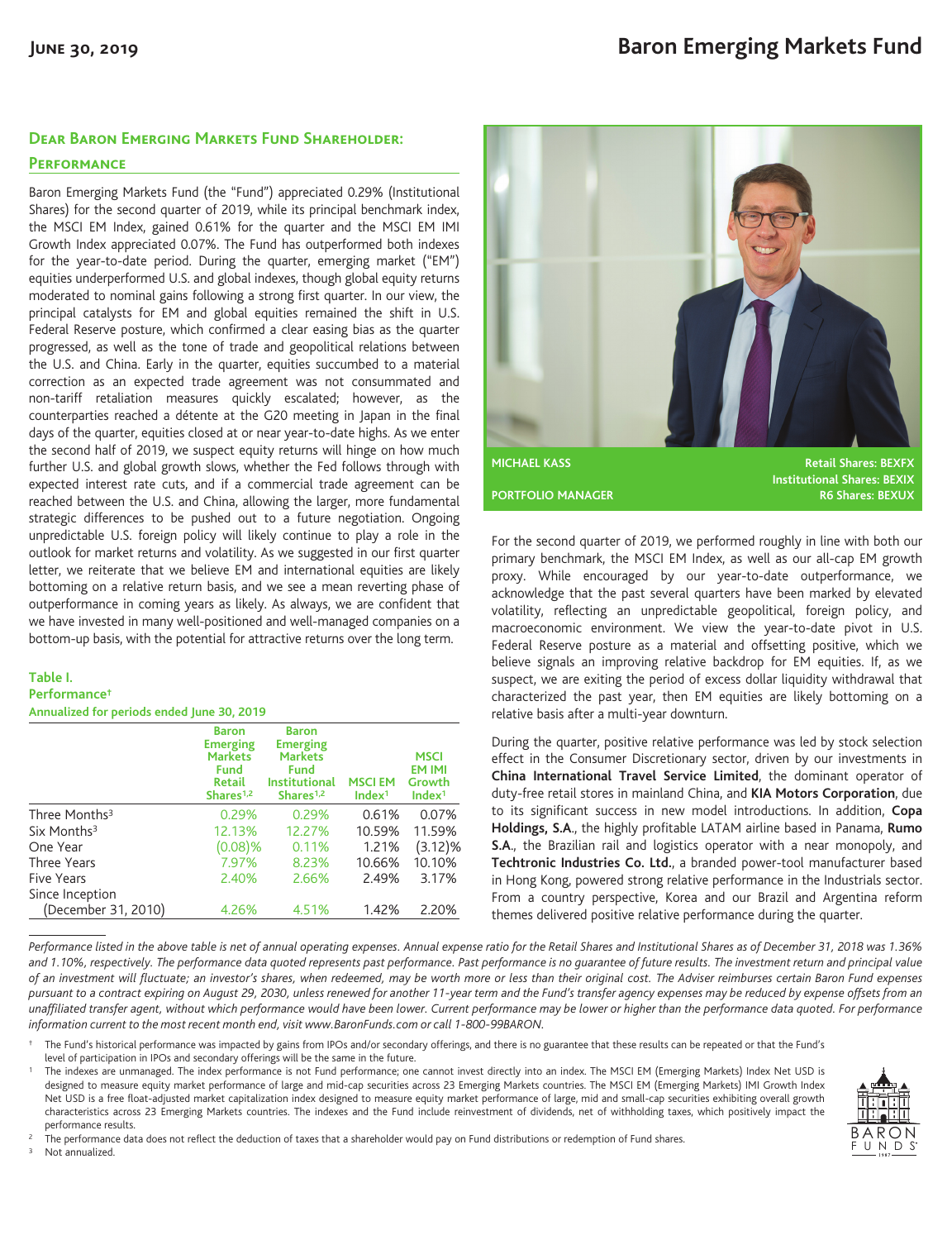# **Baron Emerging Markets Fund**

Offsetting a portion of the above, adverse stock selection in the Energy sector was driven by **Tullow Oil plc** of the U.K. and **KunLun Energy Company Limited** of China. In addition, an overweight position Health Care, the worst performing sector in the Fund's index for the quarter, also detracted from relative performance. Finally, from a country perspective, poor stock selection effect in India, largely related to our India financial inclusion, wealth management and affordable housing themes was a drag during the quarter, as liquidity strains lingered and impacted the near-term earnings outlook. We are confident that the recent Modi election victory and anticipated reform agenda will alleviate such strains in coming quarters.

#### **Table II.**

#### **Top contributors to performance for the quarter ended June 30, 2019**

|                                 | Percent<br><b>Impact</b> |
|---------------------------------|--------------------------|
| PagSeguro Digital Ltd.          | 0.51%                    |
| Sberbank of Russia PISC         | 0.41                     |
| B3 S.A. - Brasil, Bolsa, Balcao | 0.31                     |
| CP All Plc.                     | 0.24                     |
| <b>KIA Motors Corporation</b>   | 0.24                     |

Shares of **PagSeguro Digital Ltd.**, a payment processor and merchant acquirer, rose in the quarter due to improving sentiment in Brazil and minimal competitive intensity among the company's micro-merchant customer base. We retain conviction, as we believe PagSeguro will continue to build out a product ecosystem allowing it to offer digital banking products to customers.

**Sberbank of Russia PJSC** is the largest bank in Russia, with dominant market share in loans and deposits. Sberbank advanced during the quarter as the company continued to report strong operating results and reaffirmed its commitment to a higher dividend payout. The stock also benefited from a significant decline in Russia's country-related risk. In addition to its dominant market position, superior profitability, and high dividend payment capacity, Sberbank's early adoption of technology to compete in the changing landscape for financial services is an advantage, in our view.

**B3 S.A. – Brasil, Bolsa, Balcao** operates exchanges in Brazil for trading financial products and provides registration of non-standard derivatives contracts and bank funding instruments. The stock contributed to performance as Brazil's ongoing economic recovery drove higher trading volumes for equities and derivatives. The company reported strong first quarter results with revenue growth of 24% and EBITDA growth of 27%. We continue to own the stock because we believe B3 will benefit from the longterm development of the Brazilian capital markets.

Shares of **CP All Plc.**, Thailand's largest 7-Eleven convenience chain operator, rose in the quarter following consumer spending data that exceeded analyst estimates and early signs of progress on the internal "offline-to-online" strategy. We expect CP All to continue its store footprint growth strategy and augment its service portfolio with a greater variety of ready-to-eat options that should boost spending in the store. Over time, we believe these stores will form the "last mile" logistics network for many e-commerce vendors.

Shares of **KIA Motors Corporation** contributed to performance due to financial results that beat Street estimates. We believe KIA has built a strong pipeline of new models that will lead to earnings growth over the next two to three years. Recent success of the Telluride SUV in the U.S. has been cheered by investors, and we expect KIA to continue driving significant growth with new product launches.

#### **Table III.**

**Top detractors from performance for the quarter ended June 30, 2019**

|                                                 | Percent<br><b>Impact</b> |
|-------------------------------------------------|--------------------------|
| Alibaba Group Holding Limited                   | $-0.33%$                 |
| Sasol Limited                                   | $-0.26$                  |
| Hangzhou Hikvision Digital Technology Co., Ltd. | $-0.24$                  |
| Piramal Enterprises Limited                     | $-0.22$                  |
| Tullow Oil plc                                  | $-0.19$                  |

**Alibaba Group Holding Limited** is the largest retailer and e-commerce company in China. The company owns and operates shopping platforms Taobao and Tmall as well as 33% of Ant Financial, which operates Alipay, the largest third-party online payment provider in China. Shares declined in the quarter on a softer revenue outlook given accounting and strategy changes at subsidiaries Cainiao and Lazada. However, we believe Alibaba's core business remains nicely profitable and continues to grow rapidly, with tailwinds to the overall company from strong mobile and advertising growth.

**Sasol Limited** is an integrated petrochemical and energy company. Shares declined after the company announced an increase in capital expenditures for its LCCP chemical plant project in the U.S. We remain positive, as Sasol is approaching free cash flow inflection with the launch of the LCCP plant. We do not think the stock is being accurately valued by the market, and we expect to see multiple re-rating as the company executes on its chemicals growth strategy.

Shares of **Hangzhou Hikvision Digital Technology Co., Ltd.**, the world's largest security surveillance equipment manufacturer, fell due to concerns over U.S.-China trade tensions that may adversely affect its business outlook and ability to procure key components. While we do not see any fundamental shift in its ability to deliver long-term sustainable growth in its AI and automation products, we have reduced the position to mitigate the potential short-term volatility in its earnings. Long term, we believe in Hikvision's leading position in China's multi-year manufacturing upgrade cycle.

Shares of **Piramal Enterprises Limited** detracted from performance due to near-term headwinds in the Indian real estate sector, including regulatory changes and tightening liquidity. However, as India's leading financier, the company is benefiting from growing demand for mortgage lending and corporate banking. We believe Piramal is well positioned to weather nearterm volatility and benefit from industry consolidation, and we retain conviction due to the company's strong long-term growth outlook and solid risk management.

**Tullow Oil plc** is an international exploration and production company with operations in Africa and South America. Shares fell because of a decline in oil prices. We like the company due to operational improvements, ramp up of production at the TEN field in Ghana, the deleveraging of its balance sheet, potential monetization of Kenya assets, and exploration upside in South America.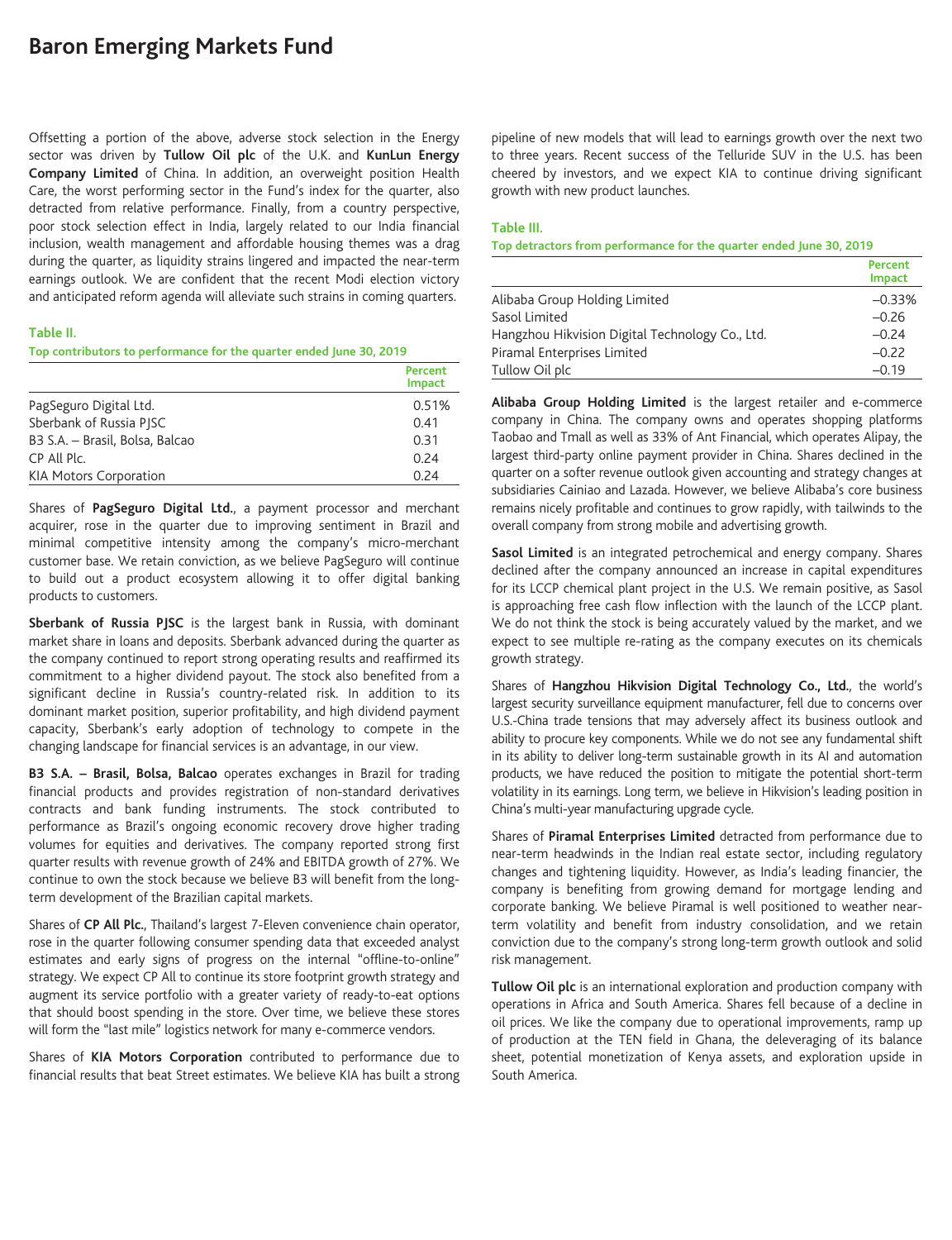## **PORTFOLIO STRUCTURE**

#### **Table IV.**

#### **Top 10 holdings as of June 30, 2019**

|                                                 | <b>Percent of</b><br><b>Net Assets</b> |
|-------------------------------------------------|----------------------------------------|
| Alibaba Group Holding Limited                   | 3.8%                                   |
| Tencent Holdings Limited                        | 3.8                                    |
| Sberbank of Russia PISC                         | 2.2                                    |
| Samsung Electronics Co., Ltd.                   | 2.1                                    |
| Petroleo Brasileiro S.A. Petrobras              | 1.8                                    |
| PagSeguro Digital Ltd.                          | 1.8                                    |
| B3 S.A. - Brasil, Bolsa, Balcao                 | 1.7                                    |
| Rumo S.A.                                       | 1.6                                    |
| China Mobile Ltd.                               | 1.6                                    |
| Taiwan Semiconductor Manufacturing Company Ltd. | $1.5\,$                                |

### **EXPOSURE BY COUNTRY**

| Table V.                                                |  |
|---------------------------------------------------------|--|
| Percentage of securities by country as of June 30, 2019 |  |

|                      | <b>Percent of</b><br><b>Net Assets</b> |
|----------------------|----------------------------------------|
| China                | 32.2%                                  |
| India                | 15.5                                   |
| <b>Brazil</b>        | 10.0                                   |
| Taiwan               | 7.2                                    |
| South Africa         | 6.2                                    |
| Korea                | 5.1                                    |
| Mexico               | 3.4                                    |
| Russia               | 3.1                                    |
| Philippines          | 2.8                                    |
| Thailand             | 2.4                                    |
| Argentina            | 2.0                                    |
| Hong Kong            | 1.2                                    |
| Panama               | 1.2                                    |
| Finland              | 1.1                                    |
| United Kingdom       | 1.1                                    |
| United Arab Emirates | 0.7                                    |
| Hungary              | 0.5                                    |
| Indonesia            | 0.4                                    |
| Malaysia             | 0.3                                    |
| Nigeria              | 0.0                                    |

*Exposure by Market Cap:* The Fund may invest in companies of any market capitalization, and we have generally been broadly diversified across large-, mid-, and small-cap companies, as we believe developing world companies of all sizes can exhibit attractive growth potential. At the end of the second quarter of 2019, the Fund's median market cap was \$9.3 billion, and we were invested 76.5% in large- and giant-cap companies, 19.2% in mid-cap companies, and 0.7% in small- and micro-cap companies as defined by Morningstar, with the remainder in cash.

### **RECENT ACTIVITY**

During the quarter, we initiated and/or increased several positions associated with our existing themes:

- Mobile e-commerce/artificial intelligence: **Xiaomi Corporation** and **Alibaba Group Holding Limited**
- India financialization: **Bandhan Bank Limited, Reliance Nippon Life Asset Management Limited,** and **Edelweiss Financial Services Limited**
- EM consumption: **China International Travel Service Limited, Copa Holdings, S.A.,** and **CP All Plc.**
- Fintech/digital payments: **Network International Holdings Ltd.**, **StoneCo Ltd**., **LexinFintech Holdings Ltd**., and **Qudian Inc**.

On balance, we approached market volatility during the quarter as offering attractive entry points, as U.S./China trade and strategic relations continued to oscillate, and a wide range of potential outcomes in India's general election were contemplated prior to Modi's convincing victory.

We also exited several positions, most notably **China Construction Bank Corporation**, **Itau Unibanco Holding S.A**., **Coal India Ltd**., and **Smiles Fidelidade S.A**. In general, we aim to increase concentration in holdings where we have highest conviction in quality and return potential, while eliminating lower conviction or smaller holdings over time.

Rather than present the investment thesis for a select number of new investments as we normally do, we would like to use this mid-year letter to review several of our key investment themes, which in aggregate represent roughly 50% of the Fund's capital. Themes are an important part of our idea generation process whereby we seek the highest likelihood of the greatest value creation based on an important long-term inflection point, change or trend at an industry or country level. Recent themes include China valueadded, Brazil reform & privatization, and India financialization & wealth management. A brief summary of several current themes and total exposure is provided below.

*Mobile e-commerce/Artificial Intelligence/Cloud (13%)*: In our view, these technologies are key drivers of productivity worldwide; new technology platform companies are flourishing in EM as well as in Silicon Valley. Examples include Alibaba Group Holding Limited, Tencent Holdings Limited, GDS Holdings Limited, MercadoLibre, Inc., Reliance Industries Limited, and Yandex N.V.

*EM Consumption/Per Capita Income Growth (13%):* Most EM countries are generally shifting their emphasis from export and infrastructure activity to domestic consumption and per capita income growth. Examples include Wal-Mart de Mexico, S.A.B. de C.V., Copa Holdings, S.A., China International Travel Service Limited, CP All Plc., and Britannia Industries Limited.

*India Financialization/Wealth Management (9%):* Post demonetization, India seeks to vastly increase participation in the formal financial system, capturing private sector assets historically hiding in cash, gold, or unregistered real estate, and recycling such assets into productive investments, unleashing a virtuous cycle. Examples include Kotak Mahindra Bank Ltd., JM Financial Limited, Edelweiss Financial Services Limited, SBI Life Insurance Company Limited, and Bandhan Bank Limited.